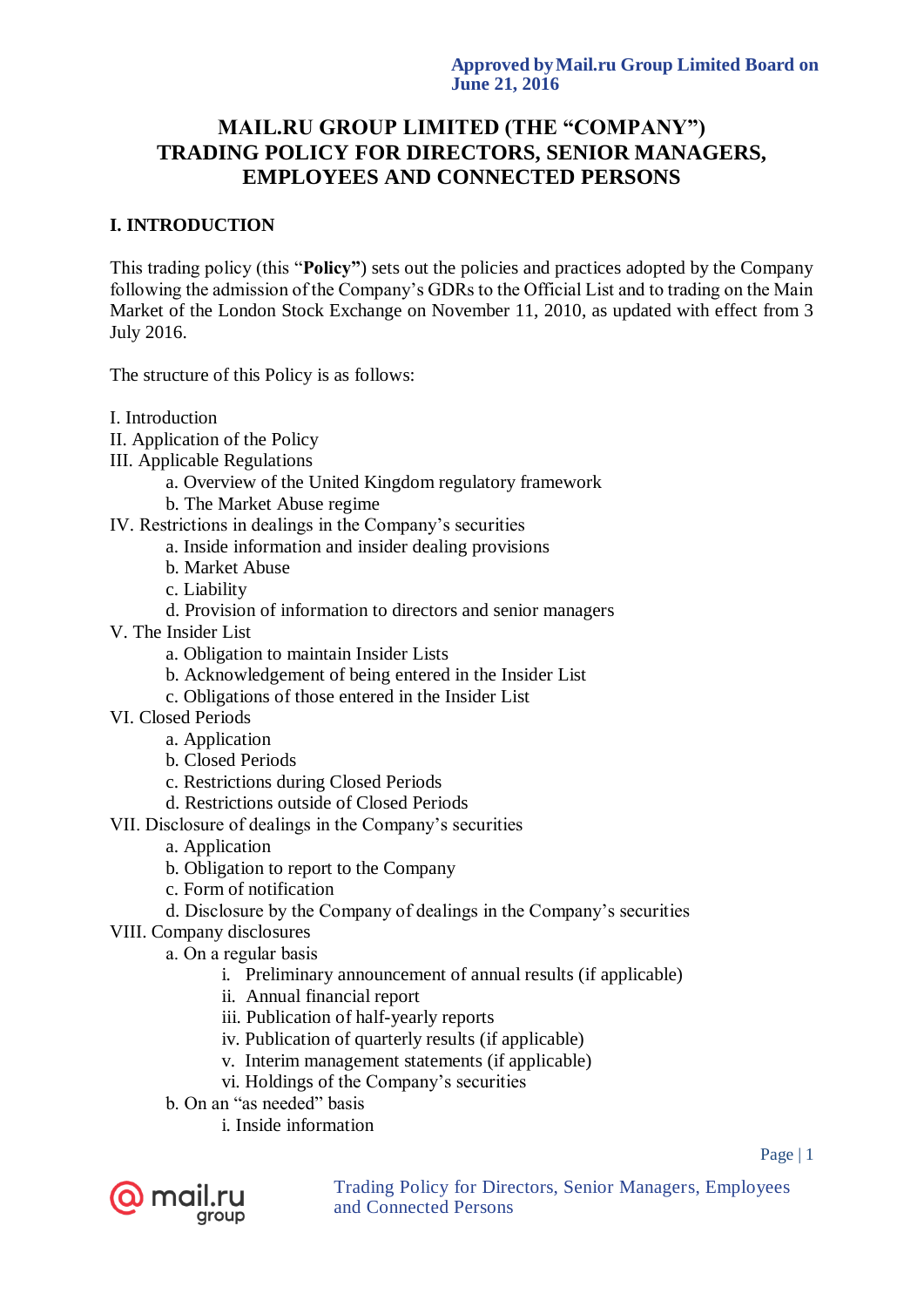ii. Notifications relating to changes to the Company's capital structure

iii. Change of depositary

iv. Amendments to the Company's constitutional documents

v. Any new material loan issues or any guarantee or security in relation to such issues

vi. Dealings in the Company's securities

IX. Duty of Confidentiality

X. Compliance officer

# **II. APPLICATION OF THE POLICY**

Directors, senior managers and employees of the Company and any company in which the Company holds (directly or indirectly) not less than 50% of the issued share capital ("Group") should consider compliance with this Policy as mandatory. Part VII of this Policy also applies to persons closely associated with certain directors, senior managers and employees (PCAs).

**The Company will communicate this Policy to all the directors, senior managers and employees of the Group. This Policy could be made available on the Company's website. It is the responsibility of the relevant directors, senior managers and employees to ensure that their PCAs are informed of the application of Part VII of this Policy to them.**

# **III. APPLICABLE REGULATIONS**

# **а. Overview of the United Kingdom regulatory framework**

In the United Kingdom, the Financial Services and Markets Act 2000 (the "FSMA") is the main legislative act establishing norms for investor protection in the financial services sector and providing civil and criminal liability for violation of those norms. The FSMA centralises the authority for regulation of the financial services market and enforcement of financial services law in one body, the Financial Conduct Authority (the "FCA"). The FCA, in its capacity as the UK Listing Authority (the "UKLA"), has issued:

• listing rules, with which the Company and the Directors must comply, to govern the admission of securities to the Official List (the "Listing Rules"); and

• disclosure guidance and transparency rules governing certain ongoing obligations of issuers and containing guidance in relation to the publication and control of inside information (the "DTRs" and, together with the Listing Rules, the "FCA Rules").

# **b. The Market Abuse regime**

The EU Market Abuse Regulation<sup>1</sup>, which applies in the United Kingdom, with supplementary provisions of FSMA prohibits market abuse, which is a civil offence (punishable by fines, censure and other penalties) that applies where securities, for example GDRs or underlying shares, are traded on a specified market, for example the London Stock Exchange (the "LSE"), and to other financial instruments the price or value of which depends on or has an effect on the price or value of such securities. It does not matter whether the relevant behaviour takes place on a trading venue or where in the world it occurs. This regime serves to prevent dealing

1 (EU) 596/2014

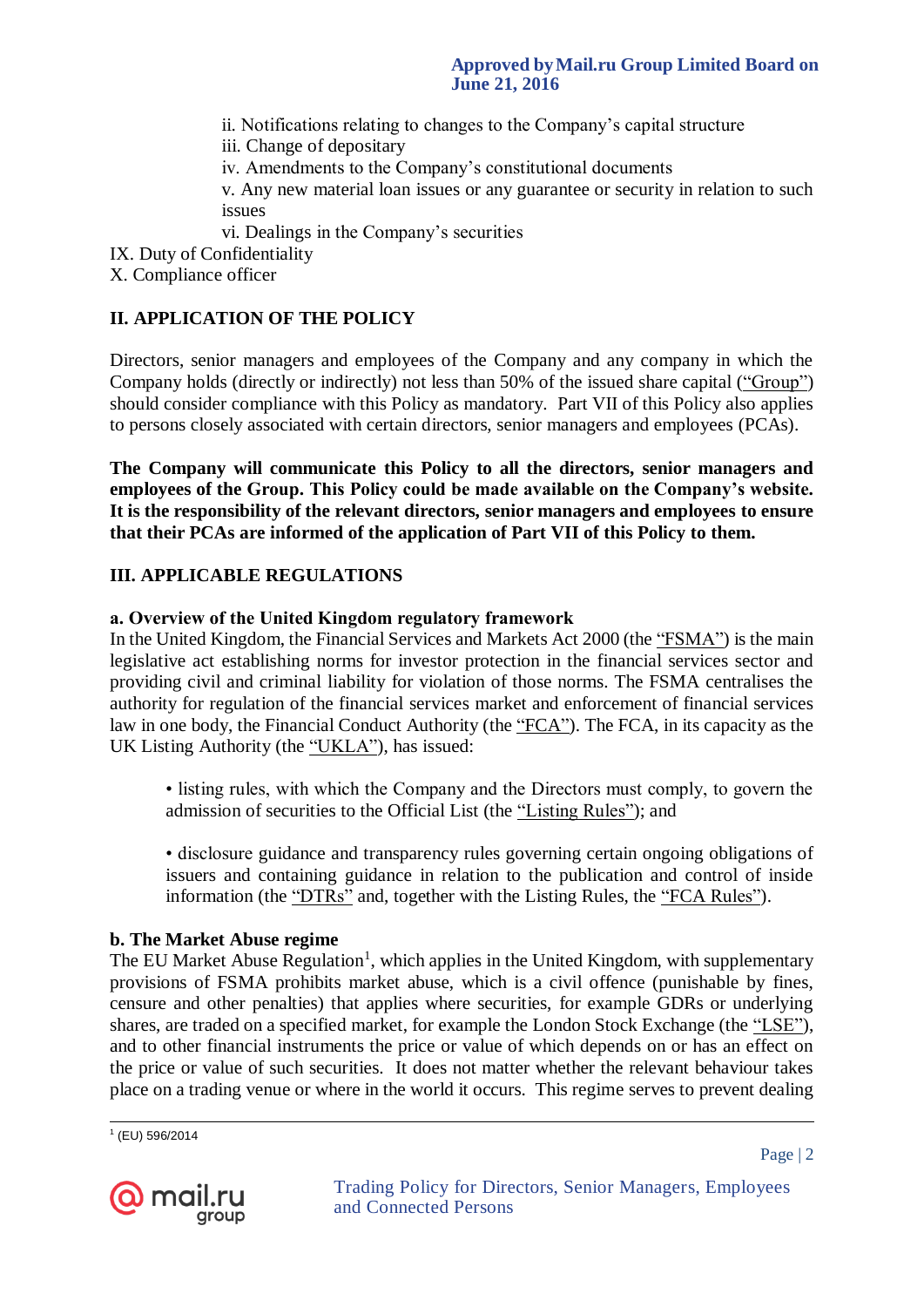in shares or GDRs of the Company on the basis of inside information, the improper disclosure of information<sup>2</sup> by insiders and other market manipulation.

The civil market abuse regime is supplemented by the Criminal Justice Act 1993, which makes insider dealing by an individual a criminal offence.

#### **IV. RESTRICTIONS IN DEALINGS IN THE COMPANY'S SECURITIES**

#### **а. Inside information and insider dealing provisions**

It is a criminal offence under UK law for an individual who has price-sensitive information that has not been made public<sup>3</sup>, which he knows is inside information from an inside source, to deal in securities, such as GDRs or shares, whose price would be likely to be significantly affected by that information if made public. It is also an offence to disclose inside information other than in the proper performance of the functions of employment or office, as well as to encourage others to deal.

### *The meaning of inside information<sup>4</sup>*

In determining whether information is "inside information" in respect of the Company, the following questions should be asked:

(i) Is the information specific or precise in nature?<sup>5</sup> If the answer is "yes", consider question (ii).

(ii) Is the information generally available? If the answer is "no", consider question (iii). If the answer is "yes", the relevant information may not be inside information $6$ .

(iii) Does the information relate, directly or indirectly, to the Company or to the listed GDRs? If the answer is "yes", consider question (iv).

(iv) If the information were generally available, would it be likely to have a significant effect on the price of the GDRs, underlying shares or other securities?<sup>7</sup>

<sup>7</sup> Information is likely to have a significant effect on price if it is information that a reasonable investor would be likely to use as part of the basis of his investment decisions. Such information may include information affecting the assets and liabilities, performance and financial condition of the Company, as well as information previously disclosed to the market.



 $\overline{a}$ 

Page | 3

<sup>&</sup>lt;sup>2</sup> See IV (a) for the definition of "inside information".

<sup>&</sup>lt;sup>3</sup> The Company will publish "inside information" on an ongoing basis via the Regulatory Information Service (the "RIS") and on its website (see "Investor Relations" page of the Company's website). Directors, senior managers and employees should have regard to the RIS and the Company's website when determining whether information has been made public or not.

<sup>&</sup>lt;sup>4</sup> For more details on the scope of the definition of "insider dealing" and further examples please contact the Compliance Officer.

<sup>5</sup> Information is precise if it: (i) indicates circumstances that exist or may reasonably be expected to come into existence or an event that has occurred or may reasonably be expected to occur; and, (ii) is specific enough to enable a conclusion to be drawn as to the possible effect of those circumstances or that event on the price of the GDRs or underlying shares.

<sup>&</sup>lt;sup>6</sup> Where the information has become generally available because of a leak, or because of another means of communication (rather than an RIS announcement) this may mean that it is in fact inside information.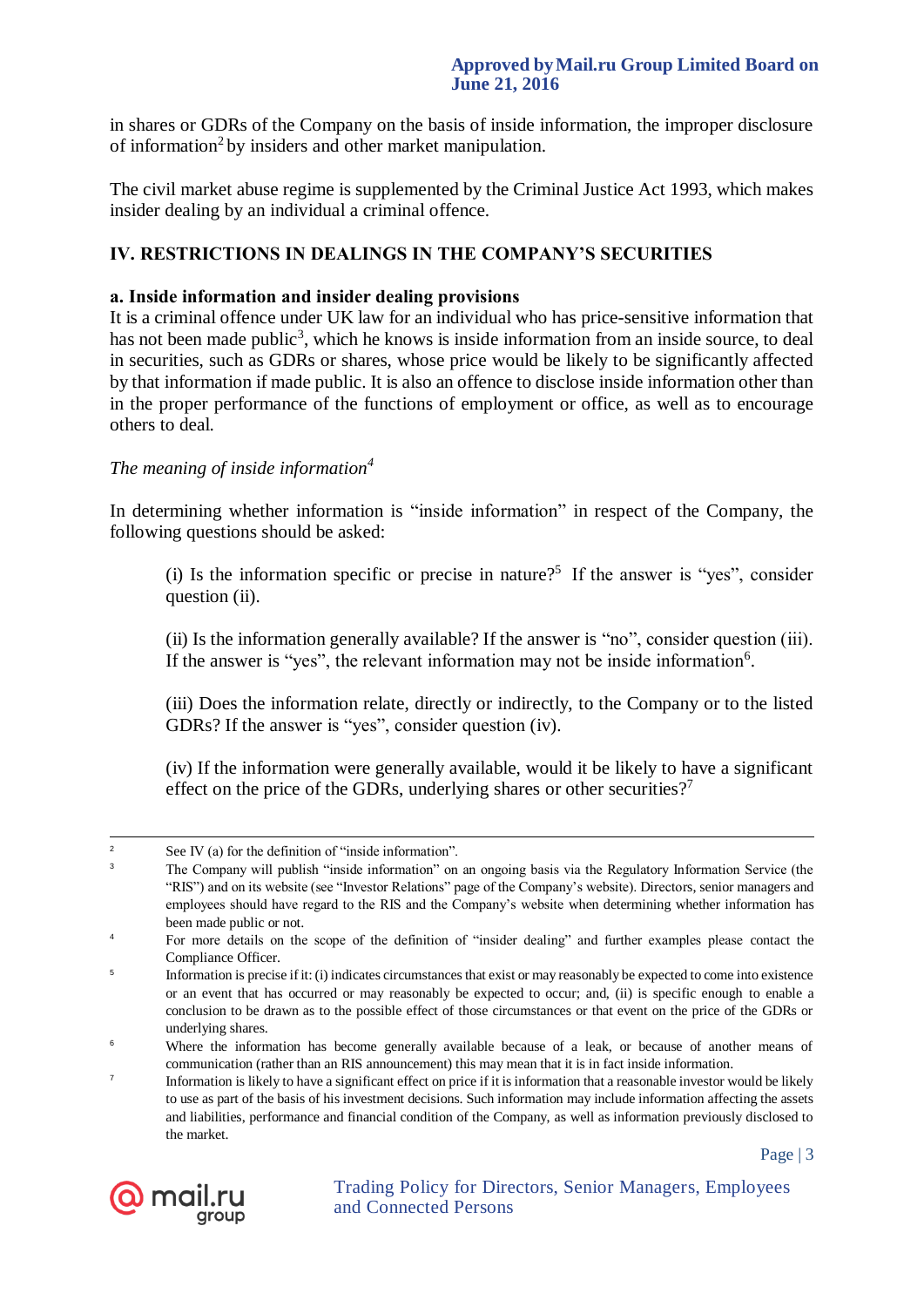#### **b. Market abuse**

The market abuse regime prohibits the following types of behaviour:

- dealing, or attempting to deal, on the basis of inside information;
- disclosing inside information other than in the proper course of a person's employment, profession or duties; and
- other market manipulation.

Market abuse also includes requiring or encouraging another to undertake these types of behaviour.

The following is an example of behaviour that would be likely to constitute market abuse. X, a director at B PLC, has lunch with a friend, Y. X tells Y that his company has received a takeover offer. Y enters into a contract for difference (CfD) or spread bet relating to the price of B PLC's shares, based on his expectation that the takeover offer will be announced over the next few days. This behaviour is likely to fall within the definition of 'dealing' and to constitute market abuse, as the price or value of the CfD or spread bet will depend on the price or value of B PLC's shares.

### **с. Liability**

An individual guilty of insider dealing (as outlined in paragraph a. above) may be liable to a fine and/or to imprisonment.

Market abuse (as outlined in paragraph b. above) is not a criminal offence and therefore it is not punishable with imprisonment<sup>8</sup>. However, the UK Financial Conduct Authority may impose unlimited financial penalties, publicly censure a person and make an order to compensate or disgorge profits to affected persons. Injunctions to prevent market abuse (and to freeze assets) and bans on dealing in financial instruments or holdings certain positions may also be imposed.

#### **d. Provision of information to directors and senior managers**

During the course of their employment, directors and senior managers of the Company are likely to be in possession of, amongst other things, quarterly and monthly performance updates which are not publically available. Such information does not automatically qualify as inside information, unless it satisfies the criteria outlined in paragraph a. above. Whether or not such information constitutes inside information should be carefully considered by the recipients of such information on a case by case basis, and any queries should be submitted to the Compliance Officer.

# **V. THE INSIDER LIST**

The Insider list will be kept and maintained by the Compliance Officer. Upon request of the Audit Committee of the Board but at least quarterly the Compliance Officer shall provide the Committee with a copy of the Insider list and report the significant changes in the Insider list.

 $\overline{a}$ 

Page | 4 <sup>8</sup> However, note that dealing on the basis of inside information also constitutes the criminal offence outlined in IV(a).

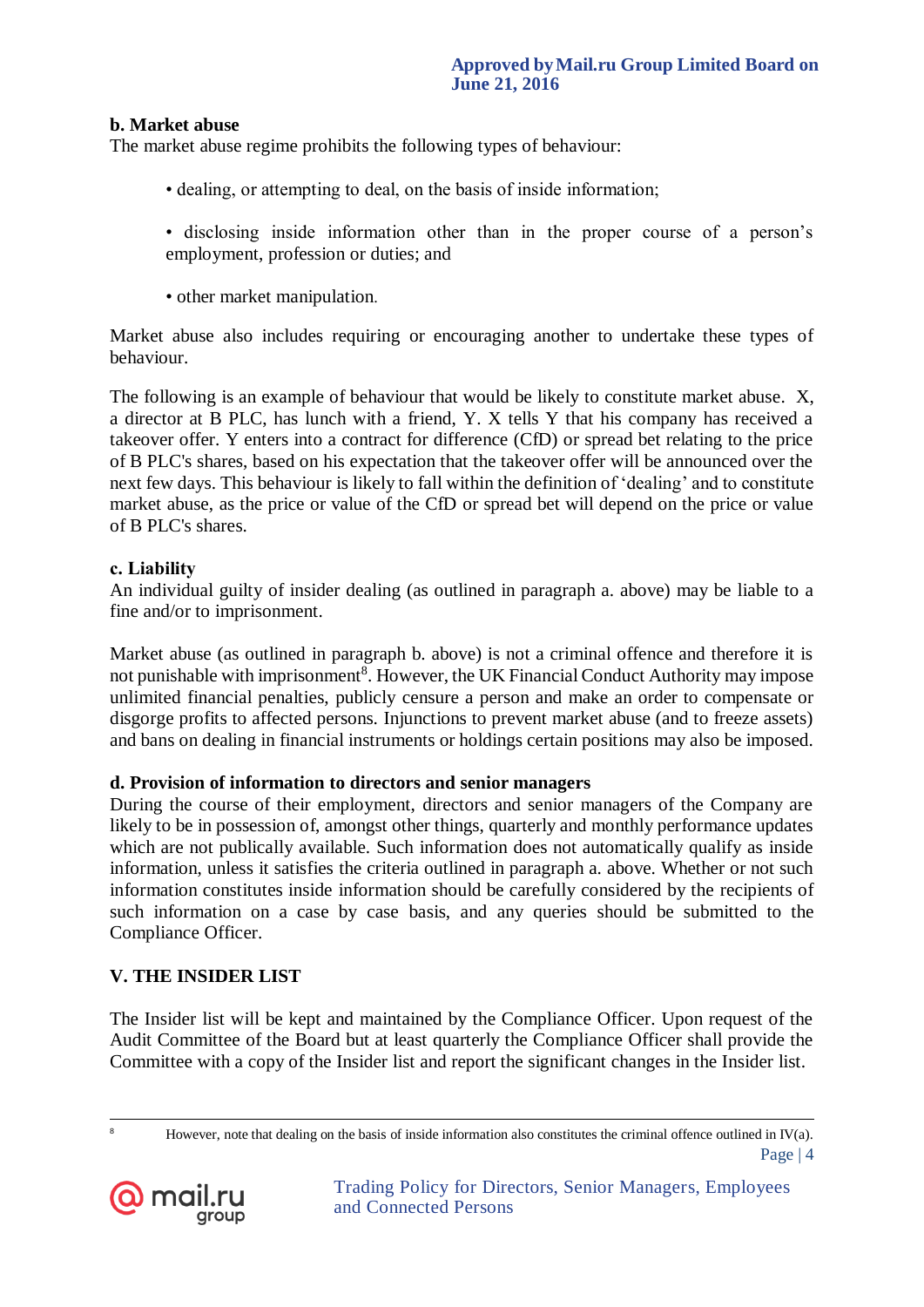#### **а. Obligation to maintain Insider lists**

The Company is obliged to maintain a list of directors, senior managers and employees (and any other persons with access to inside information) who have access to inside information (whether on a regular or occasional basis) relating directly or indirectly to the Company (the "Insider List")<sup>9</sup>. The Insider List will include a section for each category of inside information, and may include a section identifying permanent insiders, who are considered to have access at all times to all inside information and will not be included separately in the other sections of the Insider List.

The Insider List will be drawn up in electronic format and will be kept updated and available for at least five years from the date on which it is drawn up or updated, whichever is the latest (note that no deletions can be made when updating the Insider List and previous versions must remain accessible). The Insider List will be kept confidential to those who need access to it.

The UK Financial Conduct Authority may at any time request the Company to promptly provide it with a copy of the Insider List (in electronic format).

#### **b. Acknowledgement of being entered in the Insider List**

Persons who are entered into the Insider List will be informed by the Compliance Officer and asked to acknowledge their inclusion and that they are aware of the duties and obligations entailed in holding inside information and the sanctions applicable to insider dealing and unlawful disclosure of inside information.

#### **с. Obligations of those entered in the Insider List**

As a result of being included on the Insider List, you must:

(а) inform the Compliance Officer in advance where you propose to communicate inside information to any person, including those persons on the Insider List, for the first time;

(b) inform the Compliance Officer of the date when you do communicate inside information to another person; and

(с) inform the Compliance Officer of any changes in your personal details (for example, name, personal address, the office in which you are based).

If the person to whom inside information is to be communicated is a director or employee of the Company or the Group, you need only give the Compliance Officer their name. In other cases, you must give the Compliance Officer their name, the name and address of their firm or company and their telephone number. If inside information is to be communicated to an adviser you have to report the name of key contact person, the name and address of adviser and its telephone number and procure that such adviser provides an assurance (contractual or otherwise) that it (a) will keep its own list of persons with access to inside information and (b) will provide that list to you or the Company upon request.

#### **VI. CLOSED PERIODS**



 $\overline{a}$ 

<sup>9</sup> A template for the Insider List is included at Annex A.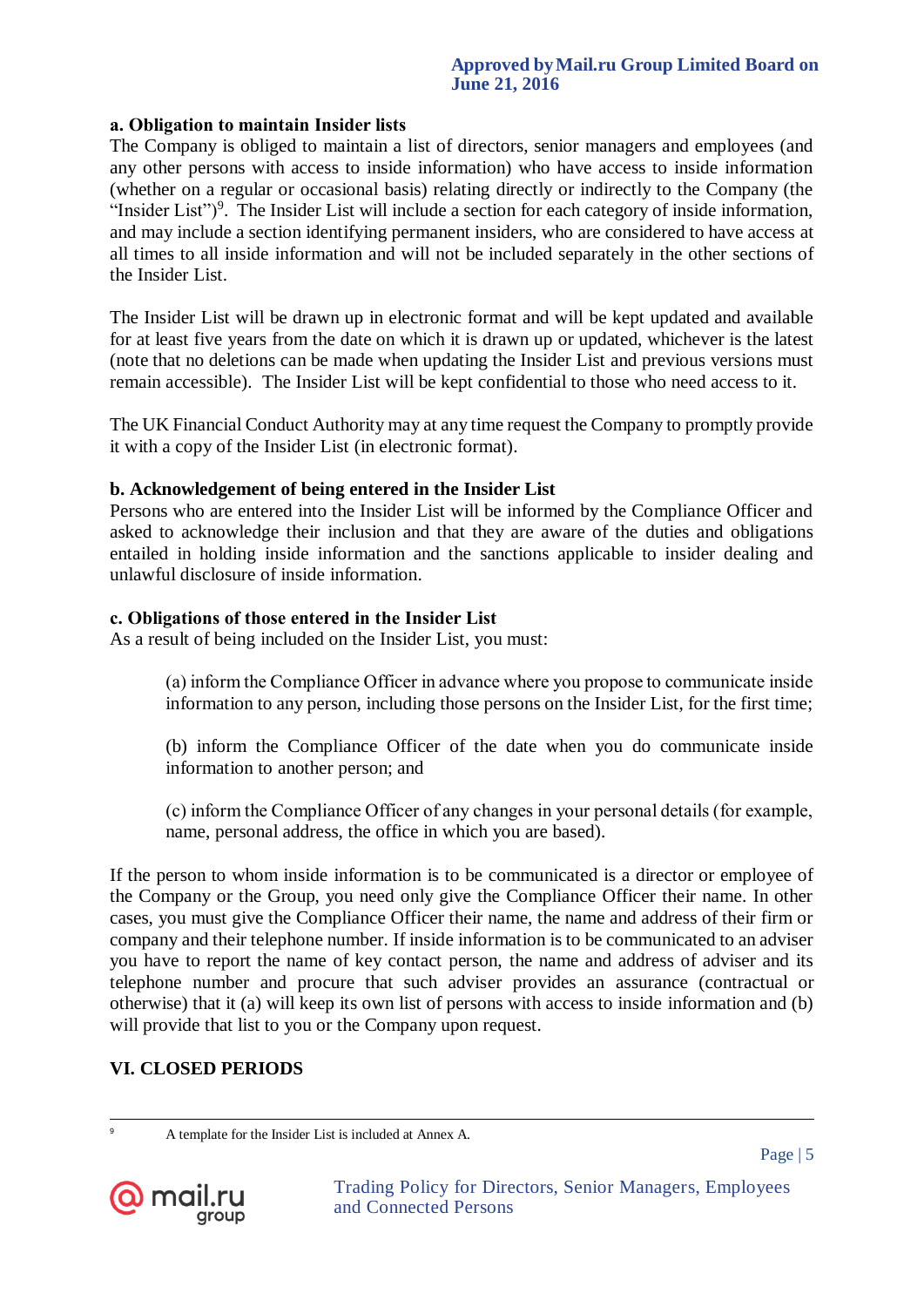#### **а. Application**

This section VI applies to all Directors, PDMRs, senior managers and employees of the Group (**"Restricted Persons"**).

#### **b. Closed Periods**<sup>10</sup>

The Closed Periods applied by the Company will be set out in the Company's corporate calendar and, from 2017, are expected to be as follows:

**•** the period from 1 January until the Company makes a preliminary announcement of its annual results;

**•** the period of 30 days immediately preceding the publication of the Company's annual financial report;

**•** the period of 30 days immediately preceding the publication of any interim (halfyearly, quarterly or other) financial report which the Company makes; and

**•** the period from 25 December inclusive until the end of the year.

### **с. Restrictions during Closed Periods**

During the Closed Periods listed above, Restricted Persons must not do any of the following in relation to the Company's securities:

• any acquisition or disposal of, or agreement to acquire or dispose of any ordinary shares (or class A shares if applicable) or GDRs;

**•** entering into a contract (including a contract for difference) the purpose of which is to secure a profit or avoid a loss by reference to fluctuations in the price of any ordinary shares (or class A shares if applicable) or GDRs;

**•** transfer, exercise or discharge any option (whether for the call, or put or both) to acquire or dispose of any ordinary shares (or class A shares if applicable) or GDRs (although for the avoidance of doubt options may, subject to certain conditions, be granted to Restricted Persons by the Company during this period);

**•** use as security, or otherwise grant a charge, lien or other encumbrance over any ordinary shares (or class A shares if applicable) or GDRs; or

**•** conduct any other transaction, on their own account or for the account of a third party, directly or indirectly, relating to any shares, GDRs or debt instruments of the Company or to derivatives or other financial instruments linked to them.

An exception to the above restriction may be made if a Restricted Person, prior to an applicable Closed Period, has put in place a "trading plan" and cleared the "trading plan" in advance on the Closed Period with the Compliance Officer and the Compliance Officer has confirmed that

Page | 6  $10$ These periods are those imposed by the Company for good practice, which go beyond specific requirements of MAR.

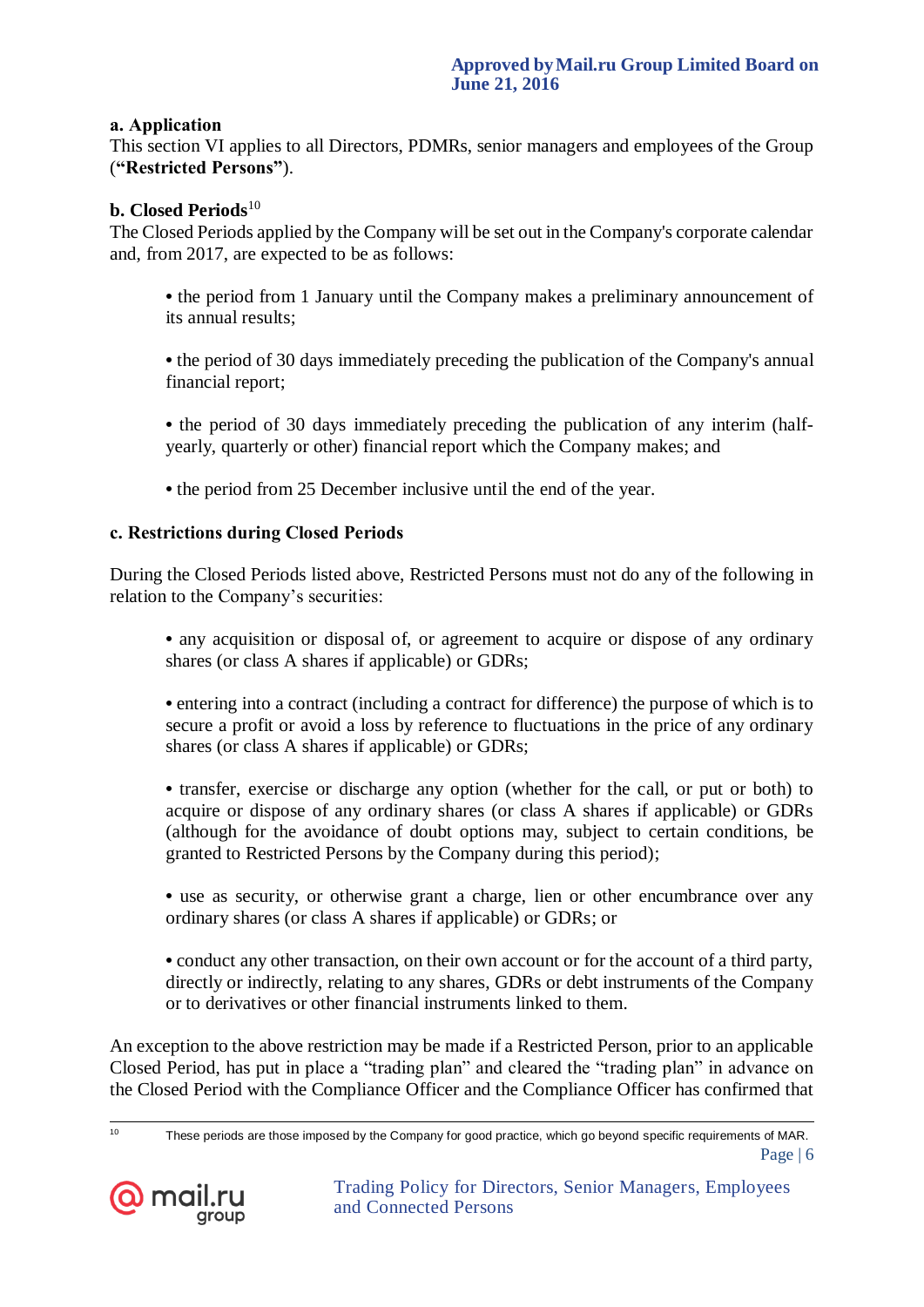#### **Approved byMail.ru Group Limited Board on June 21, 2016**

transactions under the trading plan are permitted in Closed Periods. A "trading plan" is a written plan between a Restricted Person and an independent third party which sets out a strategy for the acquisition or disposal of the Company's securities and either (a) specifies the amount of securities to be dealt, the price and the date, or (b) gives discretion to the independent third party to determine the items in (a), or (c) includes a written formula or algorithm, for determining the items in (a).

The Compliance Officer shall develop a mechanism of notification of the Restricted Person on entering Closed Periods and notify the Restricted Person accordingly.

Any Restricted Person who wishes to deal in securities of the Company during a Closed Period should contact the Compliance Officer. The Compliance Officer will consider exceptional circumstances on a case-by-case basis.

### **d. Restrictions outside of Closed Periods**

Outside of these Closed Periods, Restricted Persons must not do any of the above with respect to the Company's securities if it violates any applicable law (including the market abuse regime).

# **VII. DISCLOSURE OF DEALINGS IN THE COMPANY'S SECURITIES**

### **а. Application**

As part of the listing process, the Company published a Prospectus dated November 5, 2010, as amended on 29 June 2015, which included disclosure of beneficial interests held in the Company by directors ("Directors") on an individual basis, and the beneficial interest held by senior managers, the company secretary and other employees on an aggregate basis.

### **b. Obligation to report to the Company**

On an ongoing basis, the Company requires its Directors (as defined above) and other PDMRs (as defined below) and their PCAs (as defined below) to notify the Company within  $two<sup>11</sup>$ business days of any transaction on their account<sup>12</sup> in the Company's shares, GDRs or debt instruments or any derivatives or other financial instruments linked to them.

A "PDMR" (or person discharging managerial responsibilities) is a director or a senior executive of the Company who: (a) has regular access to inside information relating, directly or indirectly, to the Company; and (b) has power to make managerial decisions affecting the future development and business prospects of the Company. The Compliance Officer will inform each PDMR (other than Directors, who are all considered PDMRs) of his status as such.

A "PCA" is a person closely associated with the relevant Director or PDMR, being any of:

(a) a spouse or civil partner;



 $11$ <sup>11</sup> This is required so that the Company can ensure that the dealing is publicly notified within three business days as required by law.

<sup>12</sup> This includes any acquisition or disposal of shares or GDRs, including the exercise of options, transactions in derivatives and other financial instruments linked to them, the pledging or lending of shares, and transactions undertaken on behalf of the relevant Director, PDMR or PCA.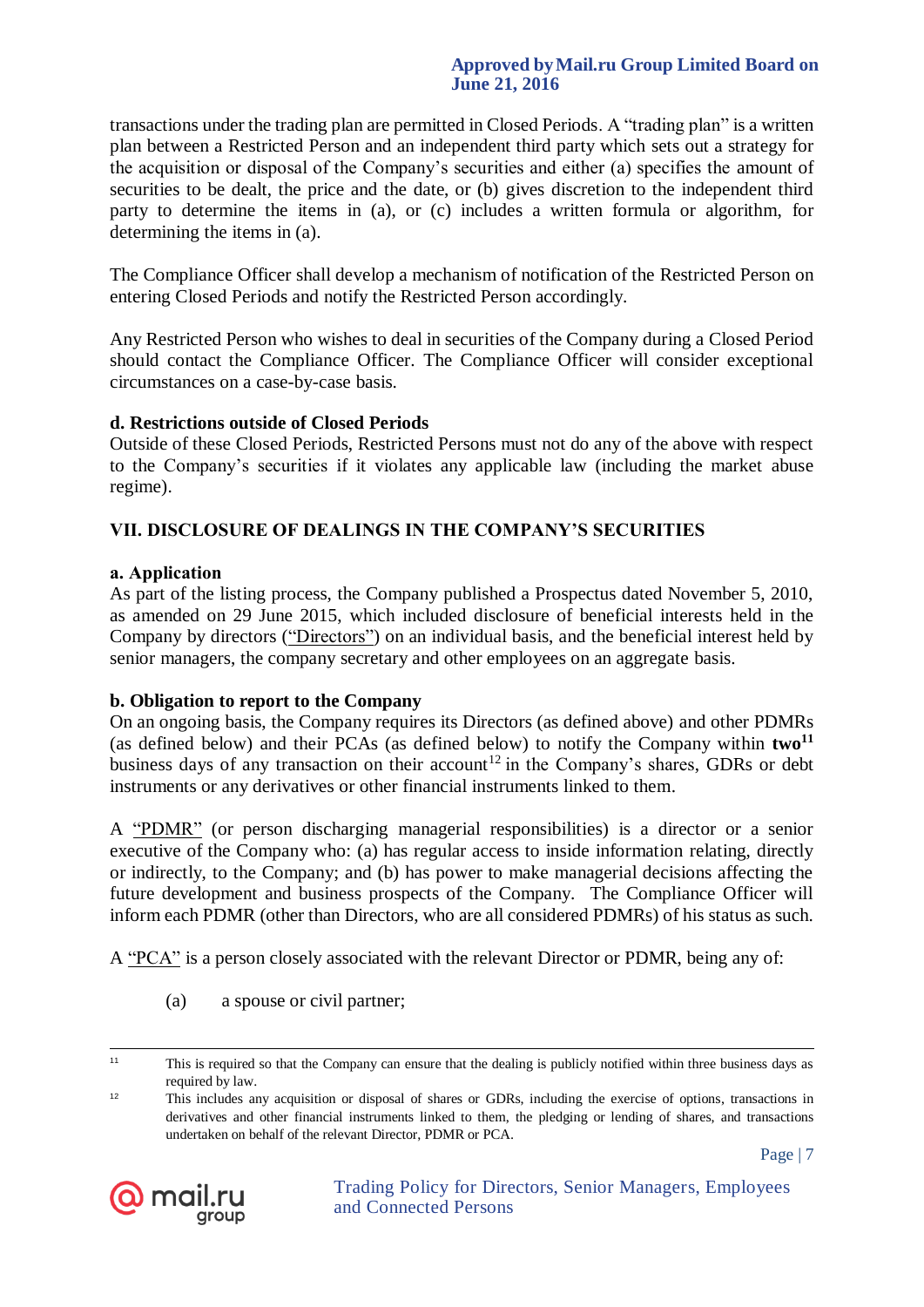(b) a child or stepchild under the age 18 years who is unmarried and does not have a civil partner;

(c) a relative who has shared the same household as the Director or PDMR for at least one year on the date of the relevant Dealing; or

(d) a legal person, trust or partnership, the managerial responsibilities of which are discharged by a Director or PDMR or by a person referred to in paragraphs (a), (b), or (c) of this definition, which is directly or indirectly controlled by such a person, which is set up for the benefit of such a person or which has economic interests which are substantially equivalent to those of such a person.

Each Director and PDMR must:

**•** give the Company a list of all his PCAs and ensure that it is updated as necessary so that it remains current – the Company will maintain a master list of all PCAs; and

• inform all his PCAs in writing of their obligations under this Policy and keep a copy of that notification – the Company can provide a letter that can be used to do this.

#### **с. Form of notification**

Each notification made by a Director, PDMR or PCA must be in the form set out at Annex B. Each Director and PDMR must ensure that his PCAs submit all necessary notifications.

The correct contact person at the Company for these disclosures is the Compliance Officer.

#### **d. Disclosure by the Company of dealings in the Company's securities**

Following receipt of a notification of a transaction pursuant to the above requirements, the Company will, on behalf of the relevant Director, PDMR or PCA, notify the transaction to the FCA through the FCA's website within three business days of the date of the transaction. The Company will also issue an RIS announcement of the information and make the announcement available on its website.

Moreover, as a part of the Company's periodic reporting disclosures, the individual holdings of Directors and aggregate holdings of senior managers, the company secretary and other employees of the Group will be disclosed. With regard to these disclosures, such individuals may be contacted in advance of the relevant reporting date and required to confirm their beneficial interests in the Company.

#### **VIII. COMPANY DISCLOSURES**

#### **а. On a regular basis**

# *i. Preliminary announcement of annual results (if applicable)*

If the Company decides to make a preliminary announcement of its annual results, it will be obliged to publish such announcement on the RIS as a result of its obligation to disclose inside information which directly concerns it, unless it is entitled to delay disclosure.

Page | 8

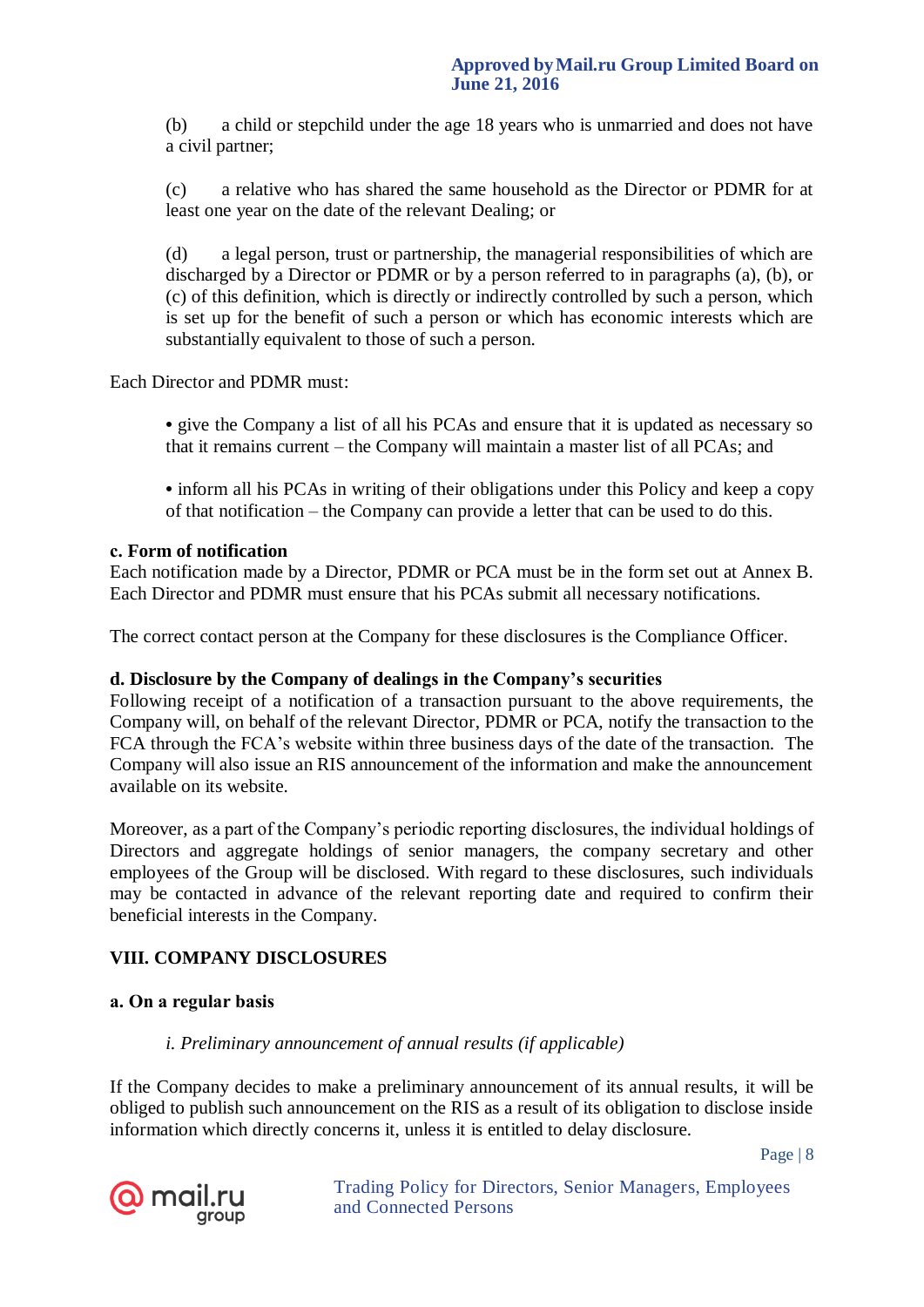# *ii. Annual financial report*

The Company is required to publish its annual financial report as soon as possible after it has been approved and, at the latest, four months after the end of the financial period to which it relates (by 30 April). The annual report will include (a) audited consolidated financial statements, (b) a management report, including a corporate governance statement<sup>13</sup>, and (c) a responsibility statement. The annual report, and other interim financial statements, will be published on the RIS and made available on the "Investor Relations" page of the Company's website.

#### *iii. Publication of half yearly reports*

The Company plans to produce and publish half-yearly reports at the latest by 30 September.<sup>14</sup> Half yearly reports will also be made available in the "Investor Relations" page of the Company's website.

### *iv. Publication of quarterly results (if applicable)*

The Company is not required to produce quarterly results. However, if the Company does produce quarterly results, it will be obliged to publish them on the RIS as a result of its obligation to disclose inside information which directly concerns it, unless it is entitled to delay disclosure. Quarterly results, if produced, will also be made available in the "Investor Relations" page of the Company's website.

# *v. Interim management statements (if applicable)*

The Company is not required to produce interim management statements. However, if the Company does produce such interim financial statements, it will be obliged to publish such announcement on the RIS as a result of its obligation to disclose inside information which directly concerns it, unless it is entitled to delay disclosure. Interim management statements, if produced, will also be made available in the "Investor Relations" page of the Company's website.

#### *vi. Holdings of the Company's securities*

As described in Section VII (d) above, the Company will periodically disclose the individual shareholdings of Directors. The Company will also disclose the aggregate beneficial interest held by Senior Managers, the company secretary and employees as part of its financial reports, in the same format as included in the Prospectus. Furthermore, on a semi-annual basis, the Company will disclose how many ordinary shares were deposited for GDRs in the prior 6 months.



 $13 \frac{1}{2}$ Instead of including its corporate governance statement in its management report, the Company may set out the information required either: (i) in a separate report published together with and in the same manner as its annual report; or (ii) in a document publicly available on the Company's website to which reference is made in the management report. <sup>14</sup> Although the FCA Rules do not require half-yearly reports, the market expects them.

Page | 9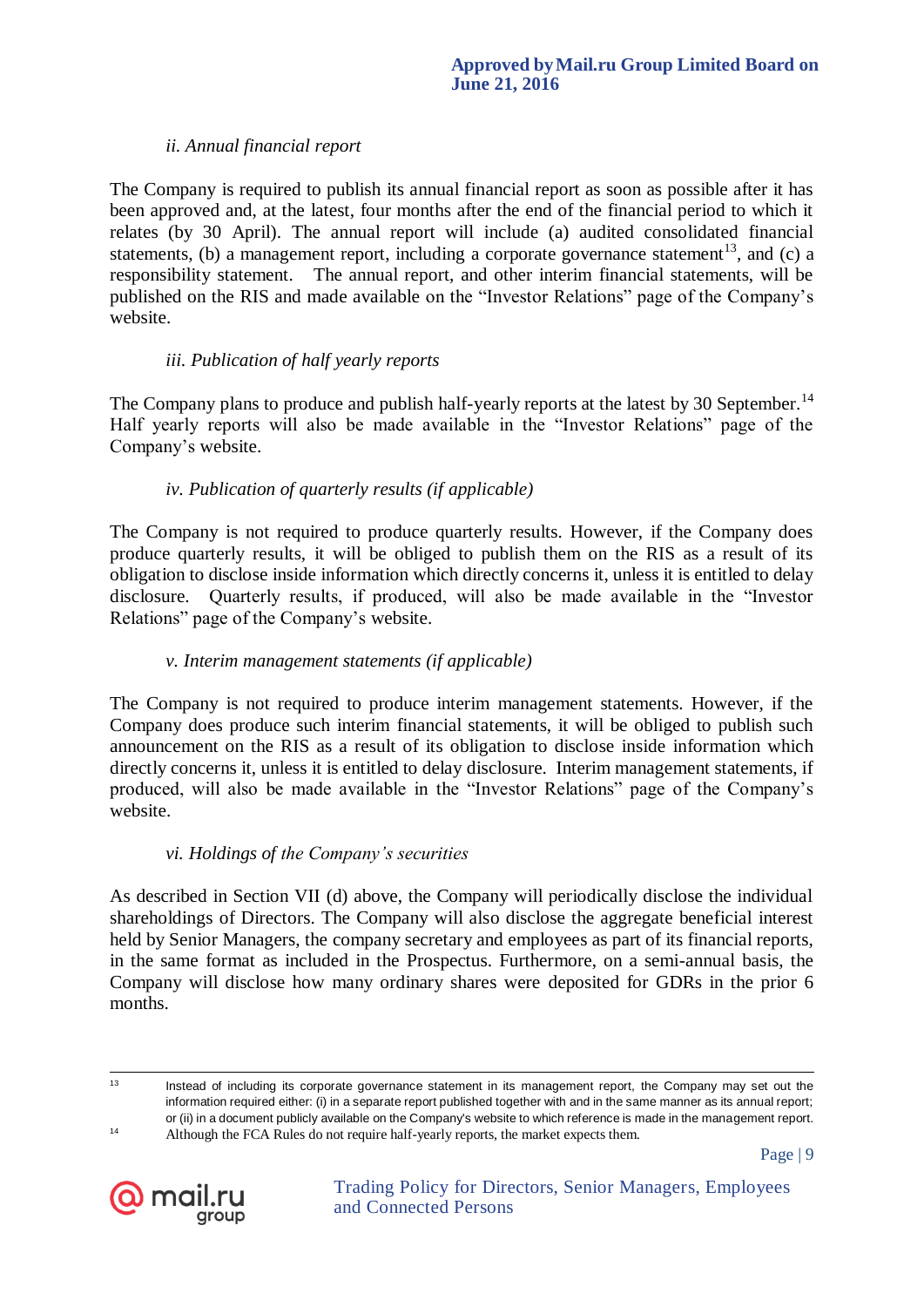#### **b. On an "as needed" basis**

#### *i. Inside information*

The Company is obliged to notify the RIS as soon as possible of any inside information<sup>15</sup> which directly concerns it, unless it is entitled to delay disclosure. The Managing Director and/or the Chief Financial Officer shall notify the Audit Committee of the Board on any decision to delay disclosure of inside information. (The FCA must be informed of the delay in disclosure immediately when the information is disclosed and may then require an explanation. There is no requirement to announce the delay publicly.) The Company will be deemed to have complied with this Policy where, upon the coming into existence of a set of circumstances or the occurrence of an event, albeit not yet formalized, the Company notified the RIS as soon as was possible.<sup>16</sup>

The Company will also make such disclosures available in the "Investor Relations" page of its website following the RIS notification.

#### *ii. Notifications relating to changes to its capital structure*

The Company will disclose any changes to its capital structure (including further increases in the size of the block listing) to the RIS and in the "Investor Relations" page of its website as soon as possible.

#### *iii. Change of depositary*

The Company will also disclose any change of depositary to the RIS and in the "Investor Relations" page of its website as soon as possible.

#### *iv. Amendments to the Company's constitutional documents*

The Company will also disclose any amendments to its Memorandum and/or Articles of Association to the RIS and in the "Investor Relations" page of its website as soon as possible.

#### *v. Any new material loan issues or any guarantee or security in relation to such issues*

The Company will also disclose any new material loan issues or any material guarantee or security in relation to such issues to the RIS and in the "Investor Relations" page of its website as soon as possible.

#### *vi. Dealings in the Company's securities*

As described in Section VII (d) above, the Company will disclose the individual dealings of Directors, PDMRs and PCAs notified to it.

Page | 10



 $15<sup>15</sup>$ <sup>15</sup> For the meaning of "inside information" please see Section IV (a).

<sup>16</sup> For more details please contact the Compliance Officer.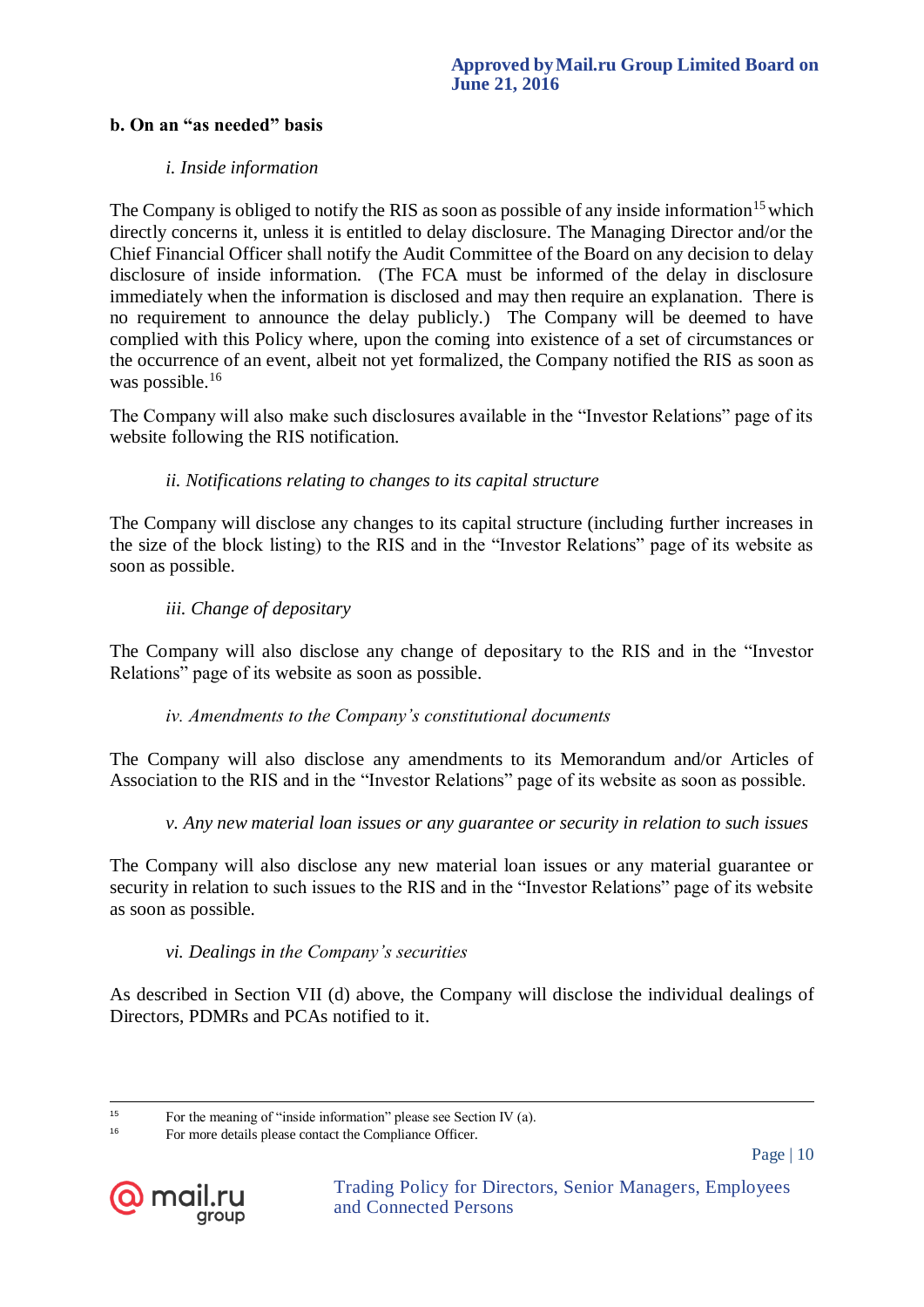# **IX. DUTY OF CONFIDENTIALITY**

Restricted Persons are under a duty of confidentiality in respect of any confidential information they receive (whether about the Company or a third party) and must not use or disclose such information without due authorisation.

The Company (or others) may take action against such persons in the event of breach of this duty of confidence, including seeking an injunction to prevent the disclosure of any confidential information or damages for any losses suffered.

# **X. COMPLIANCE OFFICER**

The Compliance Officer shall be appointed by the Audit Committee of the Board. Directors, senior managers and employees of the Company should direct any questions they might have about this Policy and the advice it contains to the Compliance Officer.

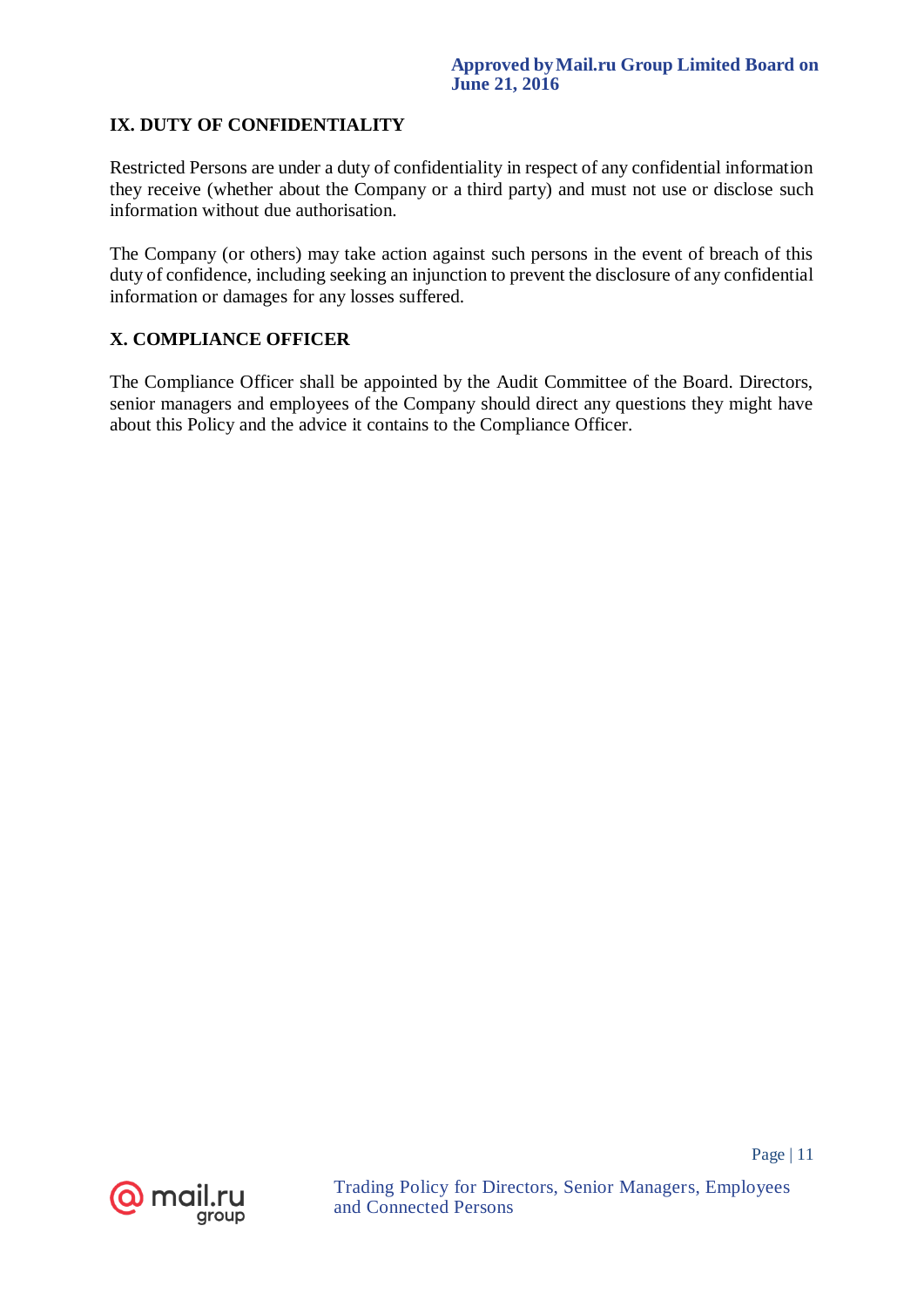**Annex A Insider List Template<sup>17</sup>**

**Insider list: section related to [***Name of the deal-specific or event-based inside information***] 18**

**Date and time (of creation of this section of the insider list, i.e. when this inside information was identified): [***yyyy-mm-dd; hh:mm UTC (Coordinated Universal Time)***]**

**Date and time (last update): [***yyyy-mm-dd, hh:mm UTC (Coordinated Universal Time)***] 19 Date of transmission to the competent authority: [***yyyy-mm-dd***]**

| <b>First</b> | Surname(s) | <b>Birth</b>          | Professional  | Company      | <b>Function</b> | <b>Obtained</b>      | <b>Ceased</b><br>(the | <b>Date</b><br>of | <b>National</b>       | <b>Personal</b> | <b>Personal</b> |
|--------------|------------|-----------------------|---------------|--------------|-----------------|----------------------|-----------------------|-------------------|-----------------------|-----------------|-----------------|
| $name(s)$ of | the<br>of  | $\textbf{surname}(s)$ | telephone     | name and     | and reason      | (the<br>date         | date<br>and           | birth             | <b>Identification</b> | telephone       | full home       |
| the insider  | insider    | of<br>the             | number(s)     | address      | being<br>for    | and time at          | time<br>at            |                   | <b>Number</b><br>(if  | numbers         | address:        |
|              |            | insider<br>(ii)       | (work direct) |              | insider         | which<br>$\mathbf a$ | which<br>a            |                   | applicable)           | (home and       | street          |
|              |            | different)            | telephone     |              |                 | person               | person                |                   |                       | personal        | name;           |
|              |            |                       | and<br>line   |              |                 | obtained             | ceased<br>to          |                   |                       | mobile          | street          |
|              |            |                       | work          |              |                 | to<br>access         | access<br>have        |                   |                       | telephone       | number;         |
|              |            |                       | mobile        |              |                 | inside               | inside<br>to          |                   |                       | numbers)        | city; post/     |
|              |            |                       | numbers)      |              |                 | information)         | information)          |                   |                       |                 | zip<br>code;    |
|              |            |                       |               |              |                 |                      |                       |                   |                       |                 | country)        |
| [Text]       | [Text]     | [Text]                | [Numbers]     | [Address of  | Text            | [yyyy-mm-            | $[$ yyyy-mm-          | [yyyy- mm-        | [Number]              | [Numbers]       | [Text:          |
|              |            |                       | (no space)]   | issuer<br>or | describing      | dd, hh:mm            | dd,<br>hh:mm          | dd]               | and/or text $\vert$   | (no space)]     | detailed        |
|              |            |                       |               | third party  | role,           | UTC <sub>1</sub>     | UTC]                  |                   |                       |                 | personal        |
|              |            |                       |               | of insider]  | function and    |                      |                       |                   |                       |                 | address of      |
|              |            |                       |               |              | for<br>reason   |                      |                       |                   |                       |                 | insider<br>the  |
|              |            |                       |               |              | being on this   |                      |                       |                   |                       |                 | <b>Street</b>   |
|              |            |                       |               |              | list]           |                      |                       |                   |                       |                 | and<br>name     |
|              |            |                       |               |              |                 |                      |                       |                   |                       |                 | street          |
|              |            |                       |               |              |                 |                      |                       |                   |                       |                 | $number -$      |
|              |            |                       |               |              |                 |                      |                       |                   |                       |                 | City            |
|              |            |                       |               |              |                 |                      |                       |                   |                       |                 | Post/zip        |
|              |            |                       |               |              |                 |                      |                       |                   |                       |                 | code            |
|              |            |                       |               |              |                 |                      |                       |                   |                       |                 | Country]        |

 $17$ <sup>17</sup> This format is prescribed by ESMA (Regulation (EU) 2016/347).<br><sup>18</sup> The Insider List must be divided into separate sections relating t

<sup>18</sup> The Insider List must be divided into separate sections relating to different inside information. A separate section must be added to the Insider List upon the identification of new inside information.<br><sup>19</sup> The Inside

The Insider List must be kept until at least five years after the last update.

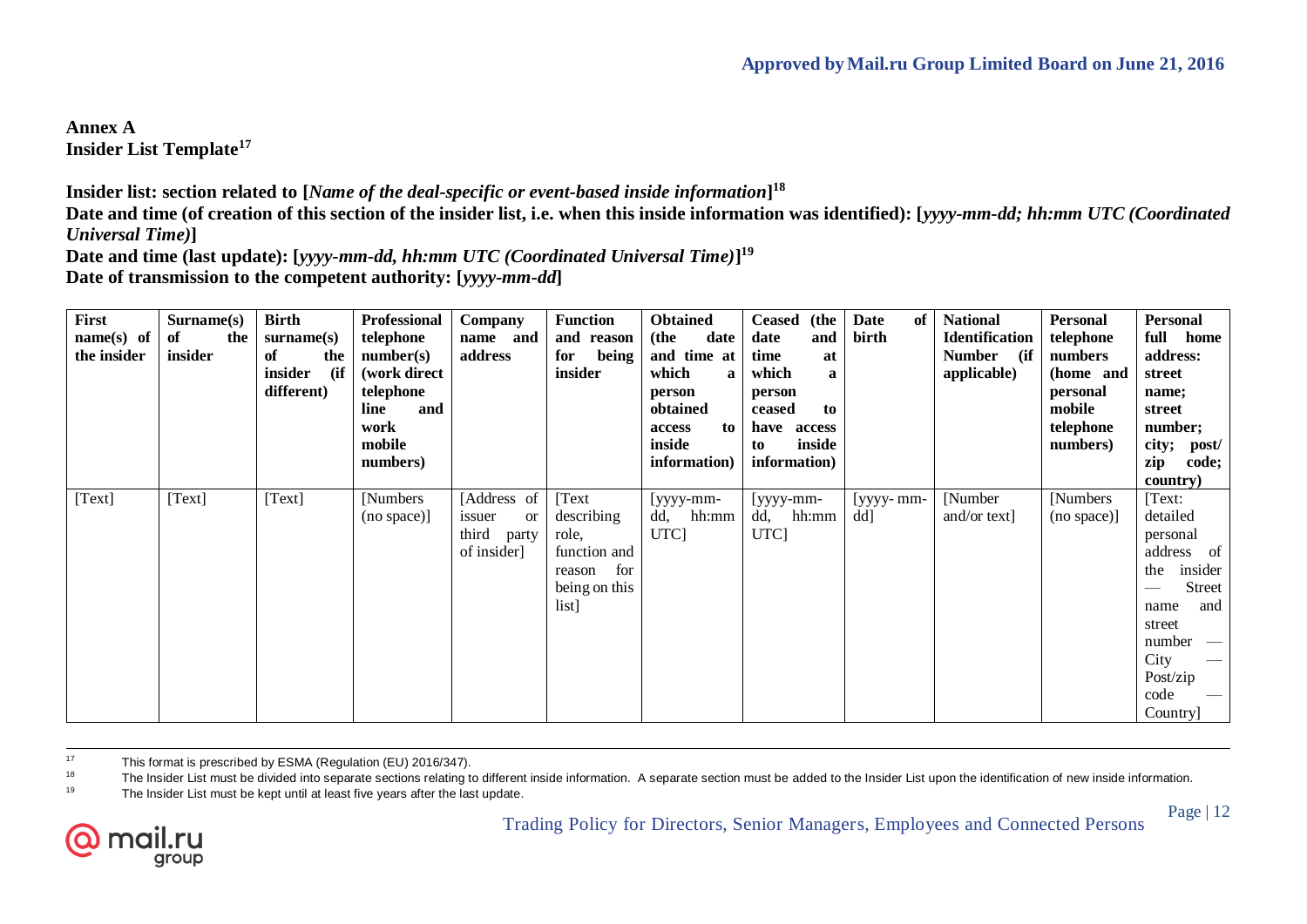# **Annex B Form of Notification to Company of PDMR Transaction**

| 1.            | Details of PDMR / person closely associated with them ("PCA")                                                                                                                                                    |                                                                                                                                                                                                                                                                                                                                                                                                                                                                                                                                                                         |  |  |  |  |  |  |  |
|---------------|------------------------------------------------------------------------------------------------------------------------------------------------------------------------------------------------------------------|-------------------------------------------------------------------------------------------------------------------------------------------------------------------------------------------------------------------------------------------------------------------------------------------------------------------------------------------------------------------------------------------------------------------------------------------------------------------------------------------------------------------------------------------------------------------------|--|--|--|--|--|--|--|
| a)            | Name                                                                                                                                                                                                             | [Include first name(s) and last name(s).]                                                                                                                                                                                                                                                                                                                                                                                                                                                                                                                               |  |  |  |  |  |  |  |
|               |                                                                                                                                                                                                                  | [If the PCA is a legal person, state its full name including legal form as provided for in the<br>register where it is incorporated, if applicable.]                                                                                                                                                                                                                                                                                                                                                                                                                    |  |  |  |  |  |  |  |
| b)            | Position / status                                                                                                                                                                                                | [For PDMRs, state job title e.g. CEO, CFO.]                                                                                                                                                                                                                                                                                                                                                                                                                                                                                                                             |  |  |  |  |  |  |  |
|               |                                                                                                                                                                                                                  | [For PCAs, state that the notification concerns a PCA and the name and position of the<br>relevant PDMR.]                                                                                                                                                                                                                                                                                                                                                                                                                                                               |  |  |  |  |  |  |  |
| c)            | notification<br>Initial<br>amendment                                                                                                                                                                             | [Please indicate if this is an initial notification or an amendment to a prior notification. If this is<br>an amendment, please explain the previous error which this amendment has corrected.]                                                                                                                                                                                                                                                                                                                                                                         |  |  |  |  |  |  |  |
| 2.            | Details of the transaction(s): section to be repeated for (i) each type of instrument; (ii) each type of transaction;<br>(iii) each date; and (iv) each place where transactions have been conducted             |                                                                                                                                                                                                                                                                                                                                                                                                                                                                                                                                                                         |  |  |  |  |  |  |  |
| a)            | Description<br>of<br>the<br>financial instrument                                                                                                                                                                 | [State the nature of the instrument e.g. a share, a debt instrument, a derivative or a financial<br>instrument linked to a share or debt instrument.]                                                                                                                                                                                                                                                                                                                                                                                                                   |  |  |  |  |  |  |  |
| b)            | Nature of the transaction                                                                                                                                                                                        | [Description of the transaction type e.g. acquisition, disposal, subscription, contract for<br>difference, etc.]                                                                                                                                                                                                                                                                                                                                                                                                                                                        |  |  |  |  |  |  |  |
|               |                                                                                                                                                                                                                  | [Please indicate whether the transaction is linked to the exercise of a share option<br>programme.]                                                                                                                                                                                                                                                                                                                                                                                                                                                                     |  |  |  |  |  |  |  |
|               |                                                                                                                                                                                                                  | [If the transaction was conducted pursuant to an investment programme or a trading plan,<br>please indicate that fact and provide the date on which the relevant investment programme<br>or trading plan was entered into.]                                                                                                                                                                                                                                                                                                                                             |  |  |  |  |  |  |  |
| $\mathsf{c})$ | Price(s) and volume(s)                                                                                                                                                                                           | [Where more than one transaction of the same nature (purchase, disposal, etc.) of the same                                                                                                                                                                                                                                                                                                                                                                                                                                                                              |  |  |  |  |  |  |  |
|               |                                                                                                                                                                                                                  | Price(s)<br>Volume(s)                                                                                                                                                                                                                                                                                                                                                                                                                                                                                                                                                   |  |  |  |  |  |  |  |
|               |                                                                                                                                                                                                                  | financial instrument are executed on the same day and at the same place transaction, prices<br>and volumes of these transactions should be separately identified in the table above, using<br>as many lines as needed. Do not aggregate or net off transactions.]<br>[In each case, please specify the currency and the metric for quantity.]                                                                                                                                                                                                                           |  |  |  |  |  |  |  |
| d)            | Aggregated information<br>Aggregated<br>volume<br>Price                                                                                                                                                          | [Please aggregate the volumes of multiple transactions when these transactions:<br>relate to the same financial instrument:<br>are of the same nature;<br>are executed on the same day; and<br>are executed at the same place of transaction.]<br>[Please state the metric for quantity.]<br>[Please provide:<br>in the case of a single transaction, the price of the single transaction; and<br>in the case where the volumes of multiple transactions are aggregated, the<br>weighted average price of the aggregated transactions.]<br>[Please state the currency.] |  |  |  |  |  |  |  |
| e)            | [Date of the particular day of execution of the notified transaction, using the date format:<br>Date of the transaction<br>YYYY-MM-DD and please specify the time zone.]                                         |                                                                                                                                                                                                                                                                                                                                                                                                                                                                                                                                                                         |  |  |  |  |  |  |  |
| f)            | Place of the transaction<br>[Please name the trading venue where the transaction was executed. If the transaction was<br>not executed on any trading venue, please state 'outside a trading venue' in this box.] |                                                                                                                                                                                                                                                                                                                                                                                                                                                                                                                                                                         |  |  |  |  |  |  |  |

Page | 13